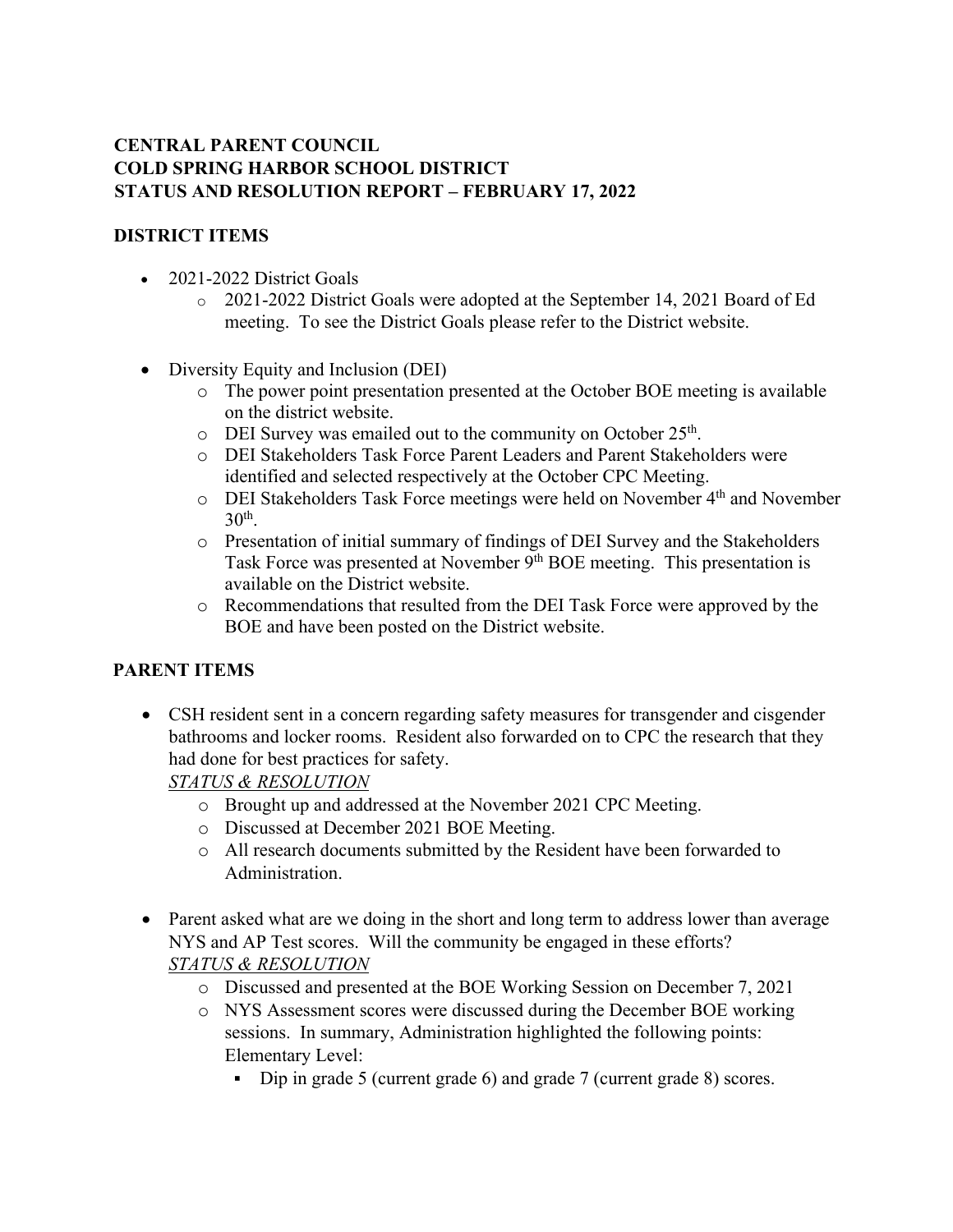- The District has several procedures in place to monitor students. At the elementary level, universal screeners are given 3x a year (e.g., STAR Reading and STAR Math). Given to all students at the elementary level. This is just one data point that identifies students in need in of additional support. This in conjunction with data from NYS assessment, teacher feedback, and any assessments in the classroom.
- Administration is looking to administer the IXL diagnostic arena 4x a year. It suggests skills the student should work on through the adaptive feature.
- Math Academic Intervention Service (AIS) is available once students are identified as needing additional support.

Secondary Level:

- This is the second year that the District has offered the Math Labs that are in place at the Jr./Sr. High. Students attend a second math class every other day for additional support in specific skills that are needed with respect to the current lesson being taught.
- **•** Year one this was rolled out for grades  $7 & 8 & 8$  as well as Algebra I. Year 2 Algebra II was rolled out.
- **•** Teachers are receiving profession development to support small group instruction and targeting specific students' needs.
- Administration is exploring a Study Skills program that would be instituted in the next month or so. It would take place after school or on Saturdays. Details are not available yet as Administration is looking in to this. Students could come to this program to work on math that they are struggling with or anything to do with writing that they are working on.
- Potential new Summer Program in addition to the one already run by the District.
- **Information regarding Regents and AP Review Sessions to support students** will be forthcoming from the Administration as it becomes available.
- A parent expressed their concern that certain topics (i.e., activism, social political topic of climate change and global warming, social justice literature) were part of the elementary level curriculum. Where does civics and America fit in the curriculum? *STATUS & RESOLUTION*
	- o Ms. Gieresch reiterated that specific concerns in the classroom should be addressed directly with the classroom teacher. If it is not addressed escalate it to the building Principal.
	- $\circ$  Ms. Libertini broke down by grade the units & standards that are taught with respect to the environment. These details will be posted to the District website.
	- o Regarding literature with Spanish text, Ms. Gieresch mentioned that the students are studying Spanish at the elementary level and it is appropriate to have this included in the literature that they read and to study many cultures including the Latin culture.
	- o Ms. Gieresch will follow up with one particular author mentioned, Jason Reynolds.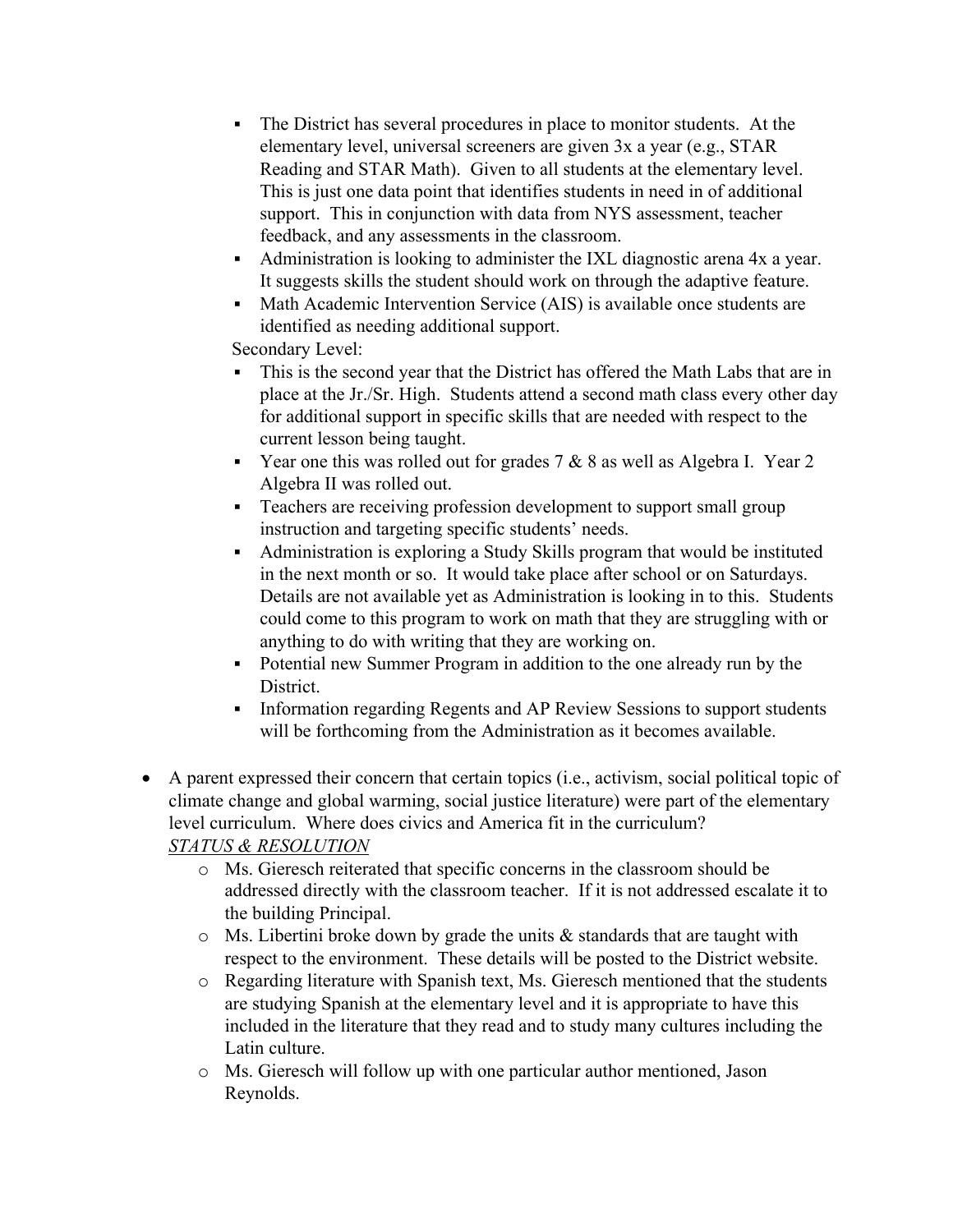- o Ms. Moser discussed the Workshop Model where students get to choose the books they want to read. Ms. Moser will look in to and confirm that students are not being instructed to read a particular author or material.
- o Ms. Moser covered a grade level curriculum breakdown with respect to civics and America.
- o Parent Guides are being put together and should be released in the 2022/2023 school year. This will answer questions regarding studies of curriculum.
- Parent expressed concern regarding the organic approach to vocabulary and spelling not being effective.

*STATUS & RESOLUTION*

- o Professional development: District continues to work with Teacher's College consultants to bring more fun and engaging ways in to the classroom to learn and reinforce vocabulary.
	- During reading workshop teachers highlight words. Students are engaged in book clubs with their peers.
- o Transparency: Teachers have been asked to find a place in the student's writing notebooks to memorialize new words that they can reflect back on.
- What is your definition of CRT and how does it differ from DEI? *STATUS & RESOLUTION*
	- o A lot of work was done by the Task Force and put in to presentations available on the District website.
	- o The recommendations with respect to DEI were approved by the BOE in the January meeting. Please refer to those recommendations found on the District website.
- What is your solution to help speech delayed children that have to wear masks even during speech therapy?

*STATUS & RESOLUTION*

- o Clear masks were purchased for both teacher and student for these lessons.
- o Regulations allow for short periods of time for student and teacher to be unmasked. This is done on a student-by-student approach.
- o Ms. Smith discussed each of these points in further detail.
- A parent inquired about SEL surveys being conducted for prolonged periods of time during classroom time. Who reads the answers and what does the District do with the information? Does it become a part of their student record?

*STATUS & RESOLUTION*

- o Address the concern with the classroom teacher.
- o Surveys are not shared outside the classroom or the District with any agency.
- o Parents are entitled to see their student's answers.
- o It is not part of any permanent record.